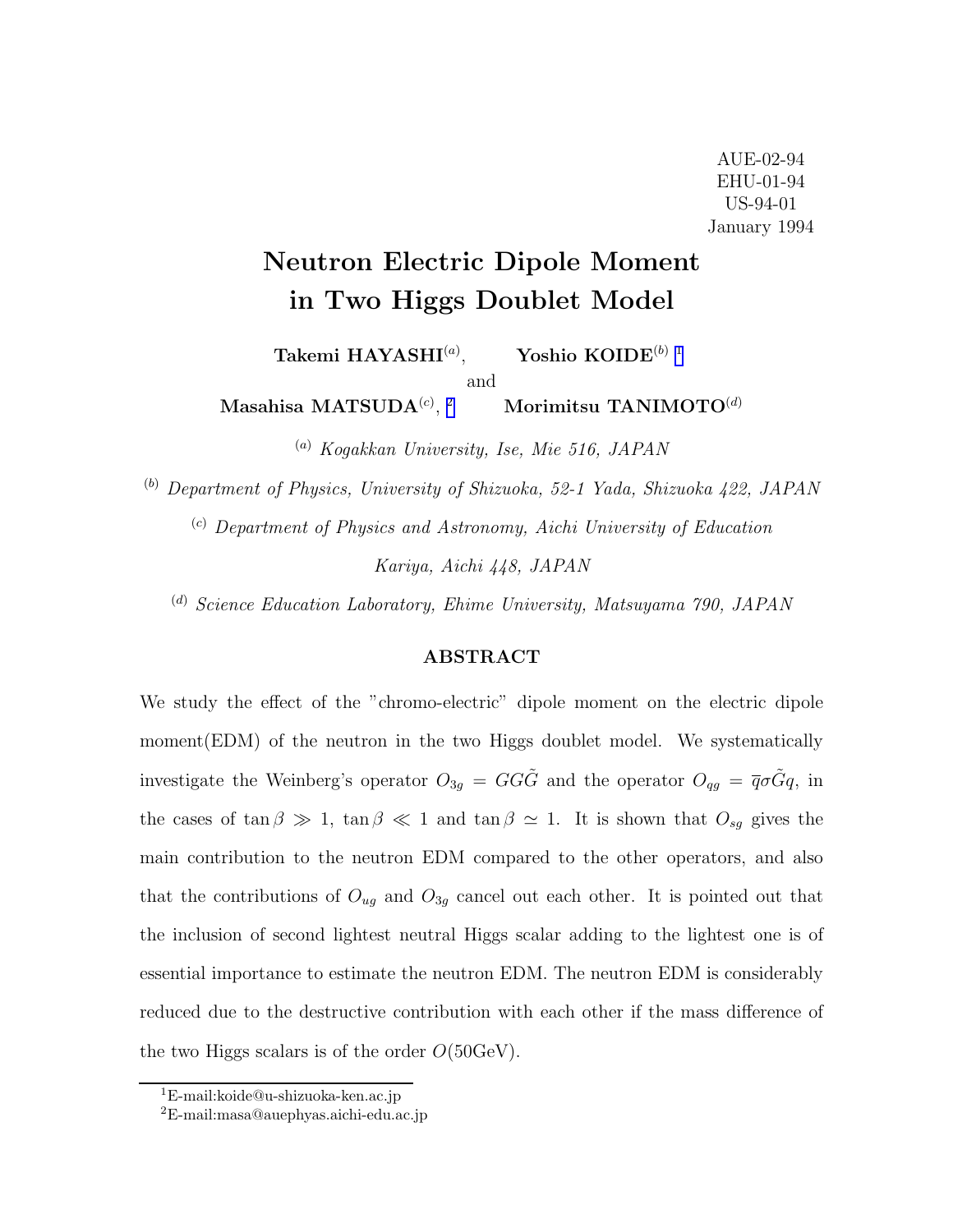#### 1. Introduction

The physics of CP violation has attracted one's attention in the circumstance that the B-factory will go on in the near future. In the experiments of the  $B$  decay asymmetry, the central subject is the test of the standard Kobayashi-Maskawa model(SM)[1] as an origin of  $CP$  violation. On the other hand, the electric dipole moment  $(EDM)$  of the neutron is of central importance to probe a new origin of CP violation, because it is very small in SM. Begining with the papers of Weinberg[2], there has been considerable renewed interest in the neutron EDM induced by CP nonconservation of the neutral Higgs sector. Some studies[3,4,5] revealed numerically the importance of the "chromoelectric" dipole moment, which arises from the three-gluon operator  $GG\tilde{G}$  by found Weinberg[2] and the light quark operator  $\overline{q}\sigma\tilde{G}q$  introduced by Gunion and Wyler[3], in the neutral Higgs sector. Thus, it is important to study the effect of these operators systematically in the model beyond SM. In this paper, we study the contribution of above two operators to the neutron EDM in the two Higgs doublets model(THDM)[6]. The  $3 \times 3$  mass matrix of the neutral Higgs scalars is carefully investigated in the typical three cases of  $\tan \beta \gg 1$ ,  $\tan \beta \simeq 1$  and  $\tan \beta \ll 1$ , where  $\tan \beta \equiv |v_2/v_1|$  with  $v_i \equiv \langle \phi_i^0 \rangle_{vac}$  and  $\phi_1$  and  $\phi_2$  couple with down- and up-quark sectors, respectively. In these restricted regions of  $\tan \beta$ , the Higgs mass matrix becomes very simple, and then we can easily estimate the CP violation parameters of the neutral Higgs sector, which lead to the neutron EDM in THDM. We found that the neutron EDM follows mainly from the two light neutral Higgs scalar exchanges. Due to the opposite signs of the two contributions, the neutron EDM is considerably reduced if the mass difference of the two Higgs scalars is in the order of  $O(50 \text{GeV})$ .

In order to give reliable predictions, one needs the improvement on the accuracy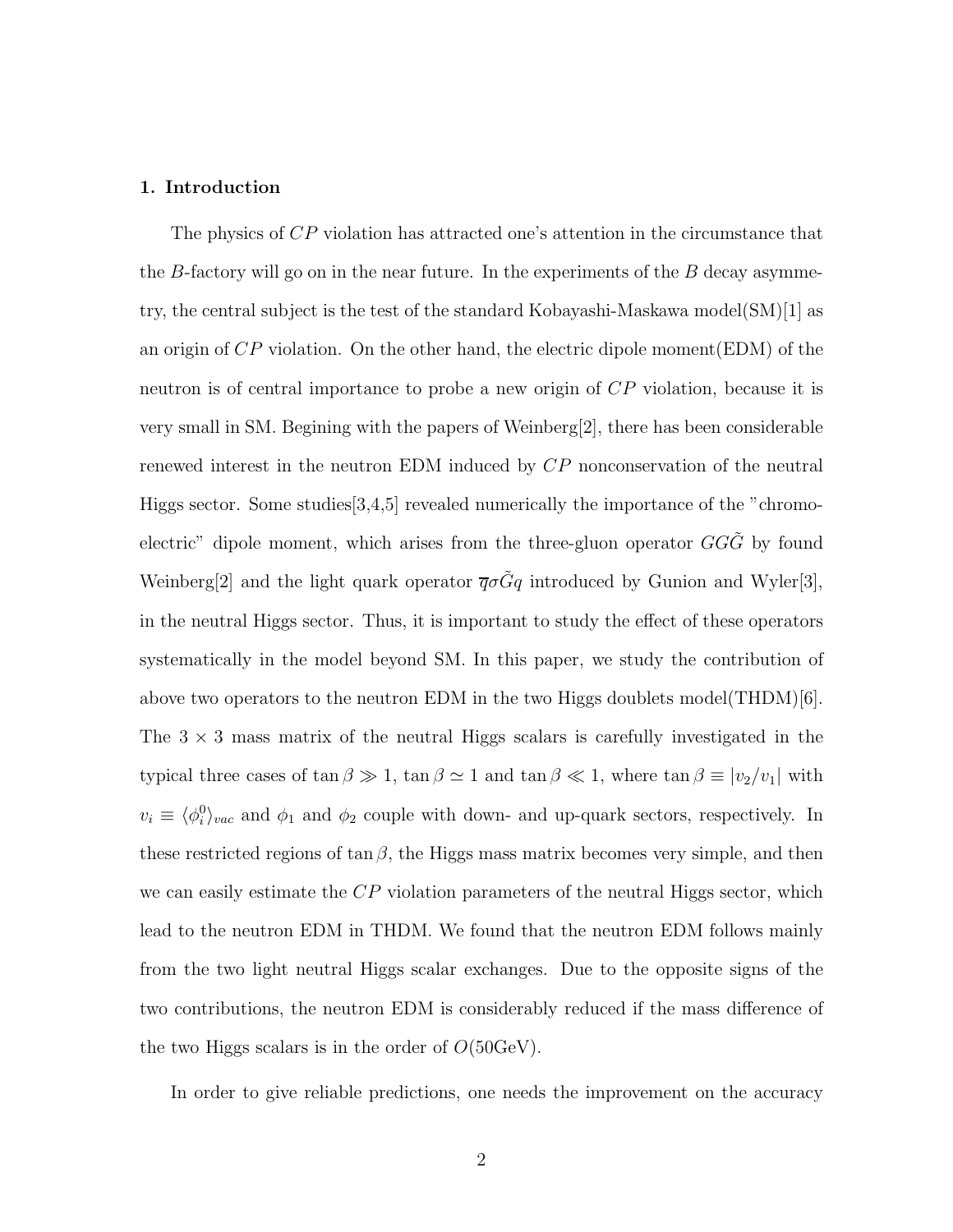of the description of the strong-interaction hadronic effects. Weinberg employed the "naive dimensional analyse"(NDA) as developed by Georgi and Manohar[7] in computing the effect of the  $GG\ddot{G}$  operator on the neutron. However, this method admittedly provides at best the order-of-magnitude estimation. Moreover, when gluon fields are present, there occurs an indeterminable factor of  $4\pi$ , which depends on whether one associates a factor  $g_s$  or  $4\pi g_s$  with each gluon field factor in the interaction Lagrangian<sup>[3]</sup>. Recently, Chemtob[8] proposed a systematic approach which gives the hadronic matrix elements of the higher-dimension operators involving the gluon fields by using the large  $N_c$  current-algebra. In his model, the hadronic matrix elements of the operators are approximated by the intermediate states with the single nucleon pole and the nucleon plus one pion. So, this approach may be a realistic one. We employ his model to get the hadronic matrix elements of the relevant operators in this work. The comparision between results by this approach and NDA will be discussed briefly in the last section.

In section 2, the neutral Higgs mass matrix is analyzed and then the magnitudes of the  $\mathbb{CP}$  violation factors Im $Z_i$  are estimated. In section 3, the formulation of the neutron EDM with the hadronic matrix elements of the CP violating operators are discussed. Section 4 is devoted to the numerical results of the neutron EDM and some remarks and conclusion are given in section 5.

### 2. CP violation parameter in THDM

The simple extension of SM is the one with the two Higgs doublets[6]. This model has the possibility of the soft CP violation in the neutral Higgs sector, which does not contribute to the flavor changing neutral current in the  $B$ ,  $D$  and  $K$  meson decays. Weinberg[9] has given the unitarity bounds for the dimensionless parameters of the  $CP$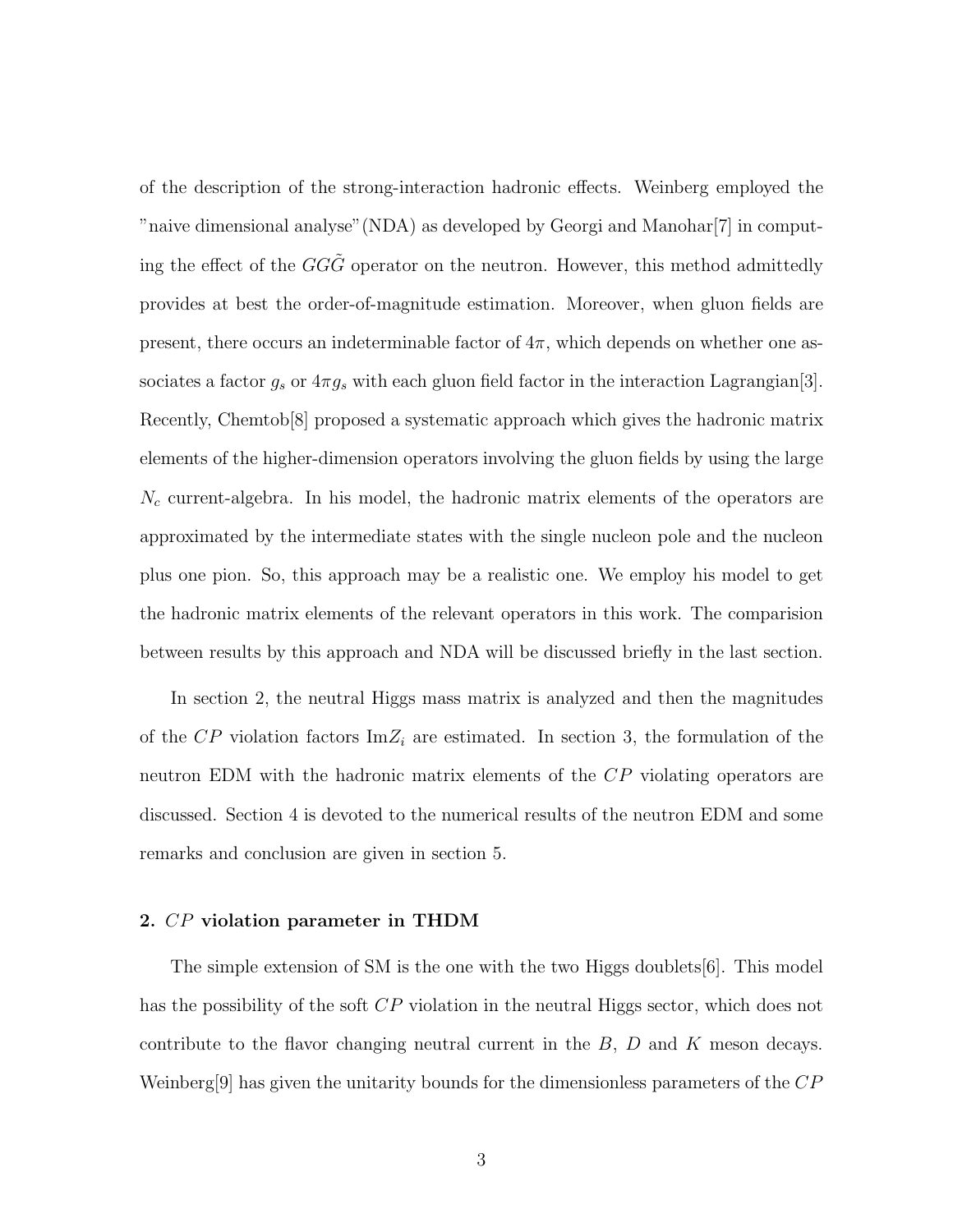nonconservation in THDM. However, values of these parameters are not always close to the Weinberg's bounds [9]. Actually, the CP violation parameter  $\text{Im}Z_1$  (this definition is given later) is suppressed by  $1/\tan \beta$  compared with the Weinberg's bound at the large  $\tan \beta$  as pointed out by Barr[5]. Chemtob[10] has predicted  $\overline{CP}$  violation parameters by the use of the renormalization approach under the assumption that the coupling constants of the Yukawa couplings and self-coupling scalar mesons interactions reach infrared fixed points at the electroweak scale. This infrared fixed points approach either leads to the large top quark mass  $m_t \sim 230 \text{GeV}$ , which is unfavourable to the recent electroweak precision test, or leads to the existence of the unobserved fourth generation quarks. Thus, it is difficult to estimate the reliable magnitudes of the CP violation parameters  $\text{Im}Z_i(i = 1, 2)$ . However, we found that the Higgs mass matrix is simplified in the extreme cases of  $\tan \beta \ll 1$ ,  $\tan \beta \simeq 1$  and  $\tan \beta \gg 1$ , in which the CP violation parameters are easily calculated.

The CP violation will occur via the scalar-pseudoscalar interference terms involving the imaginary parts of the scalar meson fields normalization constants,  $Z_i$ , which are column vectors in the neutral Higgs scalar vector space, defined in terms of the tree level approximation to the two-point function as follows:

$$
\begin{aligned}\n&\left[\frac{1}{v_1^2} \langle \phi_1^0 \phi_1^0 \rangle_q, \quad \frac{1}{v_2^2} \langle \phi_2^0 \phi_2^0 \rangle_q, \quad \frac{1}{v_1 v_2} \langle \phi_2^0 \phi_1^0 \rangle_q, \quad \frac{1}{v_1^* v_2} \langle \phi_2^0 \phi_1^{*0} \rangle_q\right] \\
&= \sum_{n=1}^3 \frac{\sqrt{2} G_F}{q^2 - m_{Hn}^2} \left[Z_1^{(n)}, \quad Z_2^{(n)}, \quad \tilde{Z}_0^{(n)}, \quad Z_0^{(n)}\right],\n\end{aligned} \tag{1}
$$

where  $v_i \equiv \langle \phi_i^0 \rangle_{vac}$ . The CP violation factors  $\text{Im} Z_i^{(n)}$  are deduced to

$$
\mathrm{Im}Z_2^{(k)} = \frac{1}{\tan \beta \sin \beta} u_2^{(k)} u_3^{(k)}, \quad \mathrm{Im}Z_1^{(k)} = -\frac{\tan \beta}{\cos \beta} u_1^{(k)} u_3^{(k)}, \tag{2}
$$

$$
\mathrm{Im}\tilde{Z}^{(k)}_0\ =\ \frac{1}{2}\left(\frac{1}{\sin\beta}u^{(k)}_1-\frac{1}{\cos\beta}u^{(k)}_2\right)u^{(k)}_3\ ,\quad \mathrm{Im}Z^{(k)}_0=\frac{1}{2}\left(\frac{1}{\sin\beta}u^{(k)}_1+\frac{1}{\cos\beta}u^{(k)}_2\right)u^{(k)}_3\ ,
$$

where  $u_i^{(k)}$  denotes the *i*-th component of the k-th normalized eigenvector of the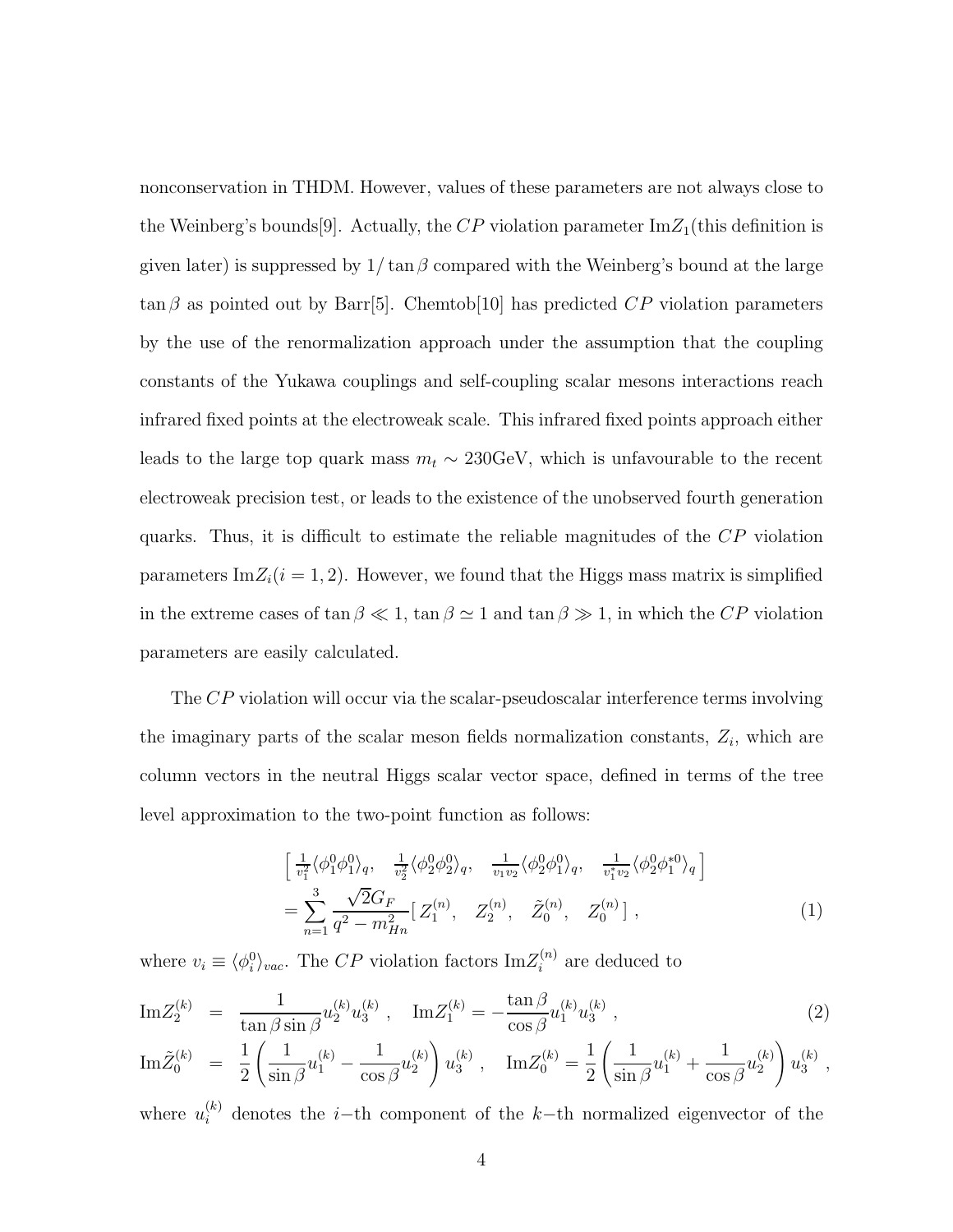Higgs mass matrix. Let us estimate  $u_i^{(k)}$  by studying the symmetric Higgs mass matrix  $\mathbf{M}^2$  whose components are

$$
M_{11}^{2} = 2g_{1}|v_{1}|^{2} + g'|v_{2}|^{2} + \frac{\xi + Re(hv_{1}^{*2}v_{2}^{2})}{|v_{1}|^{2}},
$$
  
\n
$$
M_{22}^{2} = 2g_{2}|v_{2}|^{2} + g'|v_{1}|^{2} + \frac{\xi + Re(hv_{1}^{*2}v_{2}^{2})}{|v_{2}|^{2}},
$$
  
\n
$$
M_{33}^{2} = (|v_{1}|^{2} + |v_{2}|^{2}) \left[g' + \frac{\xi - Re(hv_{1}^{*2}v_{2}^{2})}{|v_{1}v_{2}|^{2}}\right],
$$
  
\n
$$
M_{12}^{2} = |v_{1}v_{2}|(2g + g') + \frac{Re(hv_{1}^{*2}v_{2}^{2}) - \xi}{|v_{1}v_{2}|},
$$
  
\n
$$
M_{13}^{2} = -\frac{\sqrt{|v_{1}|^{2} + |v_{2}|^{2}}}{|v_{1}^{2}v_{2}|}Im(hv_{1}^{*2}v_{2}^{2}),
$$
  
\n
$$
M_{23}^{2} = -\frac{\sqrt{|v_{1}|^{2} + |v_{2}|^{2}}}{|v_{1}v_{2}^{2}|}Im(hv_{1}^{*2}v_{2}^{2}),
$$
  
\n(3)

which are derived from the Higgs potential

$$
V = \frac{1}{2}g_1(\phi_1^{\dagger}\phi_1 - |v_1|^2)^2 + \frac{1}{2}g_2(\phi_2^{\dagger}\phi_2 - |v_2|^2)^2
$$
  
+  $g(\phi_1^{\dagger}\phi_1 - |v_1|^2)(\phi_2^{\dagger}\phi_2 - |v_2|^2)$   
+  $g'|\phi_1^{\dagger}\phi_2 - v_1^*v_2|^2 + Re[h(\phi_1^{\dagger}\phi_2 - v_1^*v_2)^2]$   
+  $\xi \left[\frac{\phi_1}{v_1} - \frac{\phi_2}{v_2}\right]^{\dagger} \left[\frac{\phi_1}{v_1} - \frac{\phi_2}{v_2}\right]$  (4)

As a phase convension, we take  $h$  to be real and

$$
v_1^{*2}v_2^2 = |v_1|^2 |v_2|^2 \exp(2i\phi) . \tag{5}
$$

Now, the Higgs mass matrix  $M^2$  is rotated so as to make the  $(1,3)$  (and then  $(3,1)$ ) component zero by the orthogonal matrix  $\bf{U_0}$  as

$$
\mathbf{U_0} = \begin{pmatrix} \cos \beta & \sin \beta & 0 \\ -\sin \beta & \cos \beta & 0 \\ 0 & 0 & 1 \end{pmatrix} . \tag{6}
$$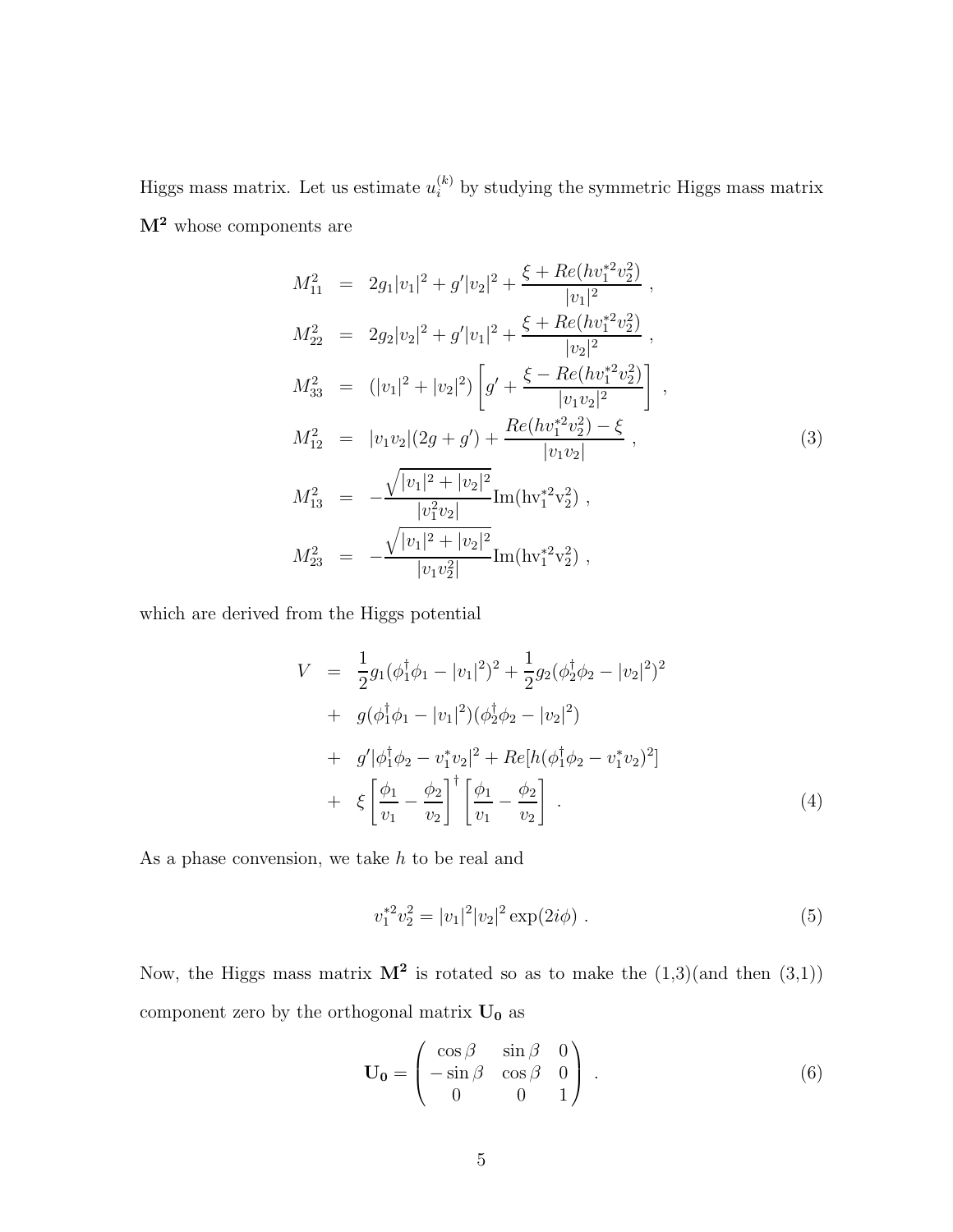Then, the transformed matrix  $M'^2 = U_0^{\dagger} M^2 U_0$  is given as

$$
M_{11}^{'2} = 2g_1 \cos^4 \beta + 2g_2 \sin^4 \beta + 4(\overline{\xi} - g) \sin^2 \beta \cos^2 \beta ,
$$
  
\n
$$
M_{22}^{'2} = 2(g_1 + g_2 + 2g - 2\overline{\xi}) \sin^2 \beta \cos^2 \beta + g' + \overline{\xi} + h \cos 2\phi ,
$$
  
\n
$$
M_{33}^{'2} = g' + \overline{\xi} - h \cos 2\phi ,
$$
  
\n
$$
M_{12}^{'2} = \sin \beta \cos \beta \left[ \cos 2\beta (2g - 2\overline{\xi} + g_1 + g_2) + g_1 - g_2 \right] ,
$$
  
\n
$$
M_{13}^{'2} = 0 ,
$$
  
\n
$$
M_{23}^{'2} = -h \sin 2\phi ,
$$
  
\n(7)

in the  $v^2 \equiv |v_1|^2 + |v_2|^2$  unit and the parameter  $\overline{\xi}$  is defined as  $\overline{\xi} = \xi/|v_1v_2|^2$ . This matrix cannot be diagonalized in the analytic form generally, unless special relations among the parameters of the mass matrix are satisfied. The parameters are only constrained by the positivity condition as follows[10,11]:

$$
g_1 > 0
$$
,  $g_2 > 0$ ,  $h < 0$ ,  $h + g' < 0$ ,  $g + g' + h > -\sqrt{g_1 g_2}$ . (8)

However, we can simply diagonalize the Higgs mass matrix in the extreme cases of  $\tan\beta\gg 1,$   $\tan\beta\simeq 1$  and  $\tan\beta\ll 1.$ 

At first, we consider the case of  $\tan \beta \gg 1$ . By retaining the order of  $\cos \beta$  and by setting  $\cos^2 \beta = 0$ ,  $\sin \beta = 1$ , the mass matrix becomes

$$
\begin{pmatrix}\n2g_2 & 2\cos\beta(\overline{\xi} - g - g_2) & 0 \\
2\cos\beta(\overline{\xi} - g - g_2) & g' + \overline{\xi} + h\cos 2\phi & -h\sin 2\phi \\
0 & -h\sin 2\phi & g' + \overline{\xi} - h\cos 2\phi\n\end{pmatrix}.
$$
\n(9)

In the limit of  $\cos \beta = 0$ , this mass matrix is diagonalized by only rotating  $\phi$  on the (2-3) plane. However, due to the non-vanishing tiny  $M'_{12}$  component, this rotation is slightly deviated from the  $(2-3)$  plane. The orthogonal matrix  $U_1$  to diagonalize the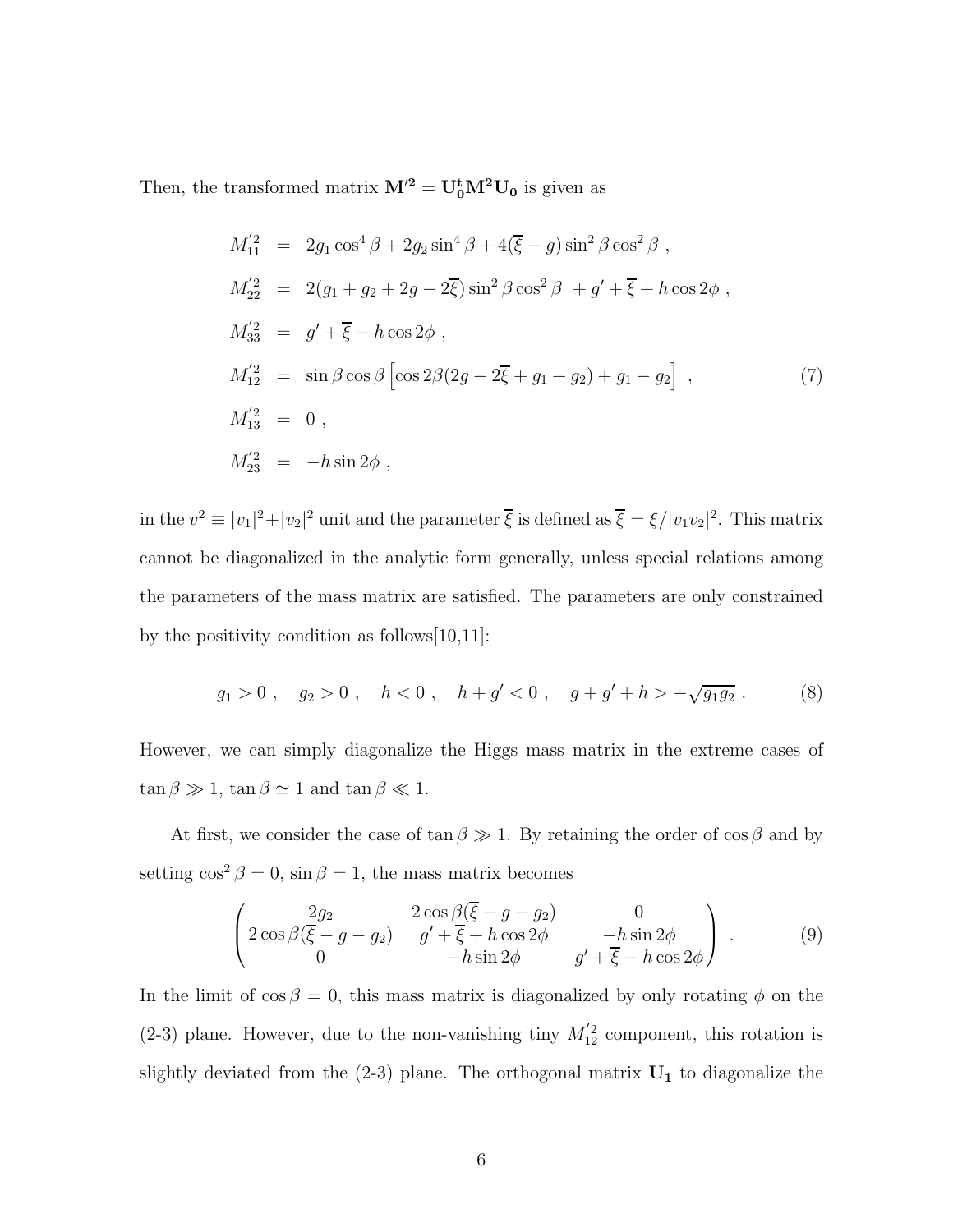Higgs mass matrix of Eq.(9) is approximately obtained as:

$$
\mathbf{U}_1 \simeq \begin{pmatrix} 1 & 0 & 0 \\ 0 & \cos \phi & \sin \phi \\ 0 & -\sin \phi & \cos \phi \end{pmatrix} \begin{pmatrix} 1 & \epsilon \cos \phi & 0 \\ -\epsilon \cos \phi & 1 & 0 \\ 0 & 0 & 1 \end{pmatrix} \begin{pmatrix} 1 & 0 & \epsilon \sin \phi \\ 0 & 1 & 0 \\ -\epsilon \sin \phi & 0 & 1 \end{pmatrix}, (10)
$$

where, neglecting  $h \cos 2\phi$ ,

$$
\epsilon \simeq \frac{2(\overline{\xi} - g - g_2)}{\overline{\xi} + g' - 2g_2} \cos \beta \,. \tag{11}
$$

Then, the eigenvectors of  $M^2$  in Eq.(1) are

$$
u^{(1)} = \{ \cos \beta - \epsilon \sin \beta, -\sin \beta, 0 \},
$$
  
\n
$$
u^{(2)} = \{ \sin \beta \cos \phi, (\cos \beta - \epsilon \sin \beta) \cos \phi, -\sin \phi \},
$$
  
\n
$$
u^{(3)} = \{ \sin \beta \sin \phi, (\cos \beta - \epsilon \sin \beta) \sin \phi, \cos \phi \},
$$
\n(12)

with the order of  $O(\cos^2 \beta)$  being neglected. The diagonal masses are given as

$$
M_1^2 = 2g_2 + O(\cos^2 \beta), \quad M_2^2 = g' + \overline{\xi} + h + O(\cos^2 \beta), \quad M_3^2 = g' + \overline{\xi} - h + O(\cos^2 \beta), \tag{13}
$$

in the  $v^2$  unit. The lightest Higgs scalar to yield  $CP$  violation is the second Higgs scalar with the mass  $M_2$  since h is negative and  $\overline{\xi}$  is positive. The Higgs scalar with  $M_1$  does not contribute to CP violation because of  $u_3^{(1)} = 0$ . The absolute values of g' is expected to be  $O(1)$ , but h seems to be small as estimated in some works [11]. Therefore, the masses  $M_2$  and  $M_3$  may be almost degenerated. Then,  $CP$  violation is reduced by the cancellation between the two different Higgs exchange contributions  $\text{ImZ}_{i}^{(2)}$  and  $\text{ImZ}_{i}^{(3)}$  since  $u_{i}^{(2)}u_{3}^{(2)}$  and  $u_{i}^{(3)}u_{3}^{(3)}$  $s_3^{(5)}$ (i=1,2) have same magnitudes with opposite signs. Thus, it is noted that the lightest single Higgs exchange approximation gives miss-leading of  $CP$  violation in the case of  $\tan \beta \gg 1$ .

In order to get the magnitudes of  $u_2^{(2,3)}$  $\binom{2,3}{2}$ , we estimate  $\epsilon$ , which depends on the value of  $\overline{\xi}$ . The parameter  $\overline{\xi}$  is determined by the charged Higgs mass as follows:

$$
M^{\pm 2} = \overline{\xi}v^2 \tag{14}
$$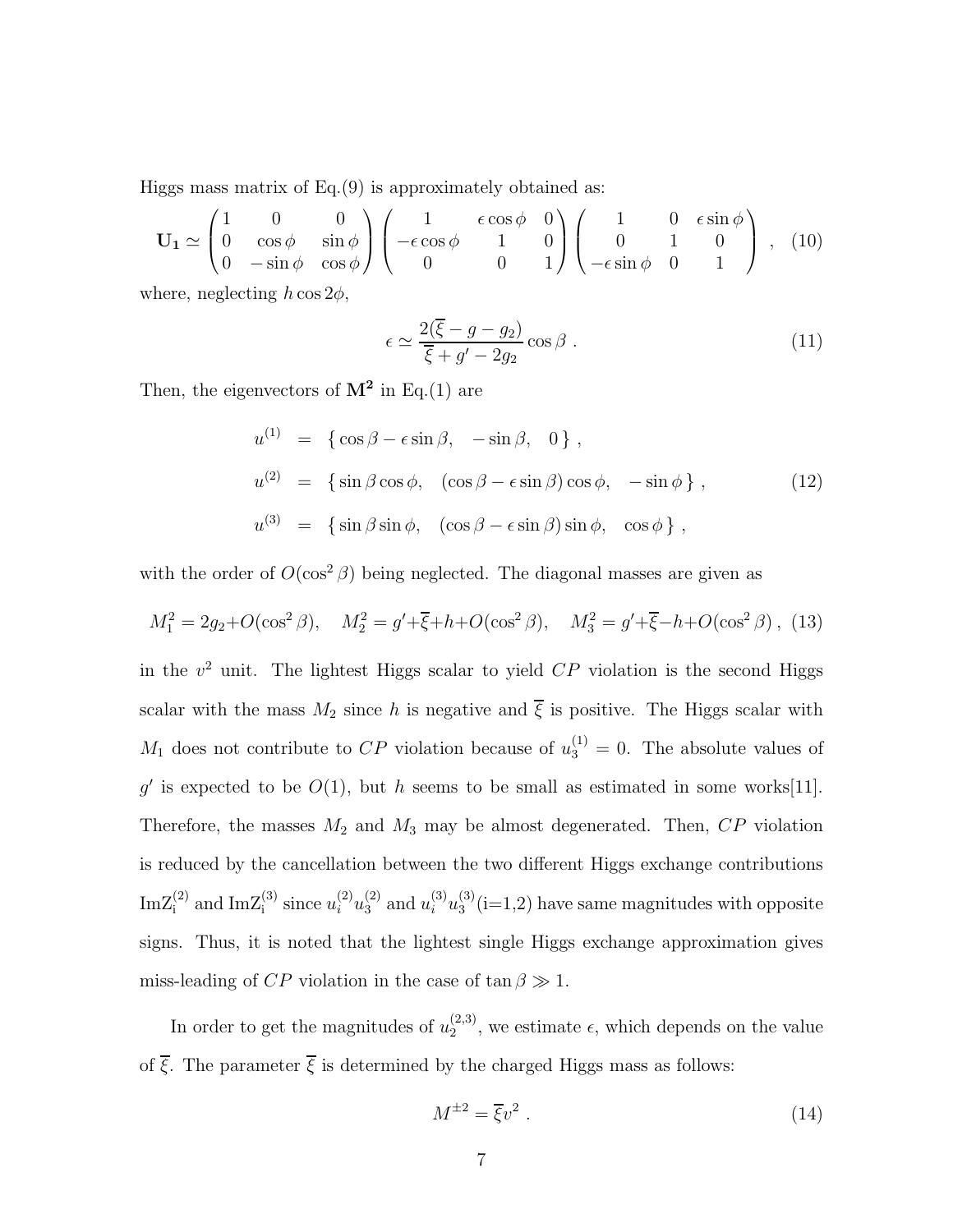We have already studied the charged Higgs scalar effect in THDM through the inclusive decay  $B \to X_s \gamma$ [12], as to which the upper bound of the branching ratio was recently given by the CLEO collaboration[13]. We obtained 300GeV for the lower bound of the charged Higgs scalar mass in the case of  $m_t = 150 \text{GeV}$  and  $m_b = 5 \text{GeV}$ . This lower bound means  $\overline{\xi} > 3$ . In the limit of the large  $\overline{\xi}$  with retaining other parameters to be  $O(1)$ ,  $\epsilon/\cos\beta$  reachs 2 as seen in Eq.(11). Actually,  $g_1$ ,  $g_2$ , g and  $|g'|$  are around 1 in some numerical studies [11]. Then, if we take  $M^{\pm} = 400(350)$  GeV, which corresponds to  $\overline{\xi} = 5(4)$ , the value of  $\epsilon / \cos \beta$  becomes 3(4). In the following calculations, we fix to be  $\epsilon = 3 \cos \beta$ . By use of these resulting  $u_i^{(2)}$  values, we can calculate the CP violation factors  $\text{Im} Z_i = \text{Im} Z_i^{(2)}$  $i^{(2)}$ . We show the numerical results together with the Weinberg bounds for  $\text{Im}Z_1$  and  $\text{Im}Z_2$  in Figs.1(a) and 1(b), where  $\phi = \pi/4$  is taken. Although the Weinberg bounds give nothing for these signs, our estimates determine the relative sign between  $\text{Im}Z_1$  and  $\text{Im}Z_2$ . For  $\text{Im}Z_1$ , our result reachs the Weinberg bound, but for  $\text{Im}Z_2$  the our calculated value is suppressed compared with the Weinberg bound in the order of  $1/\tan \beta$ .

# Figs.1(a)  $\sim 1(f)$

CP violation in the case of  $\tan \beta \ll 1$  is similar to the one of  $\tan \beta \gg 1$ . By retaining the order of sin  $\beta$  and by setting sin<sup>2</sup>  $\beta = 0$ , cos  $\beta = 1$ , the mass matrix becomes

$$
\begin{pmatrix}\n2g_1 & -2\sin\beta(\overline{\xi} - g - g_1) & 0 \\
-2\sin\beta(\overline{\xi} - g - g_1) & g' + \overline{\xi} + h\cos 2\phi & -h\sin 2\phi \\
0 & -h\sin 2\phi & g' + \overline{\xi} - h\cos 2\phi\n\end{pmatrix}.
$$
\n(15)

Except for replacing  $g_2$  with  $g_1$  and  $\cos \beta$  with  $-\sin \beta$ , the mass matrix is the same one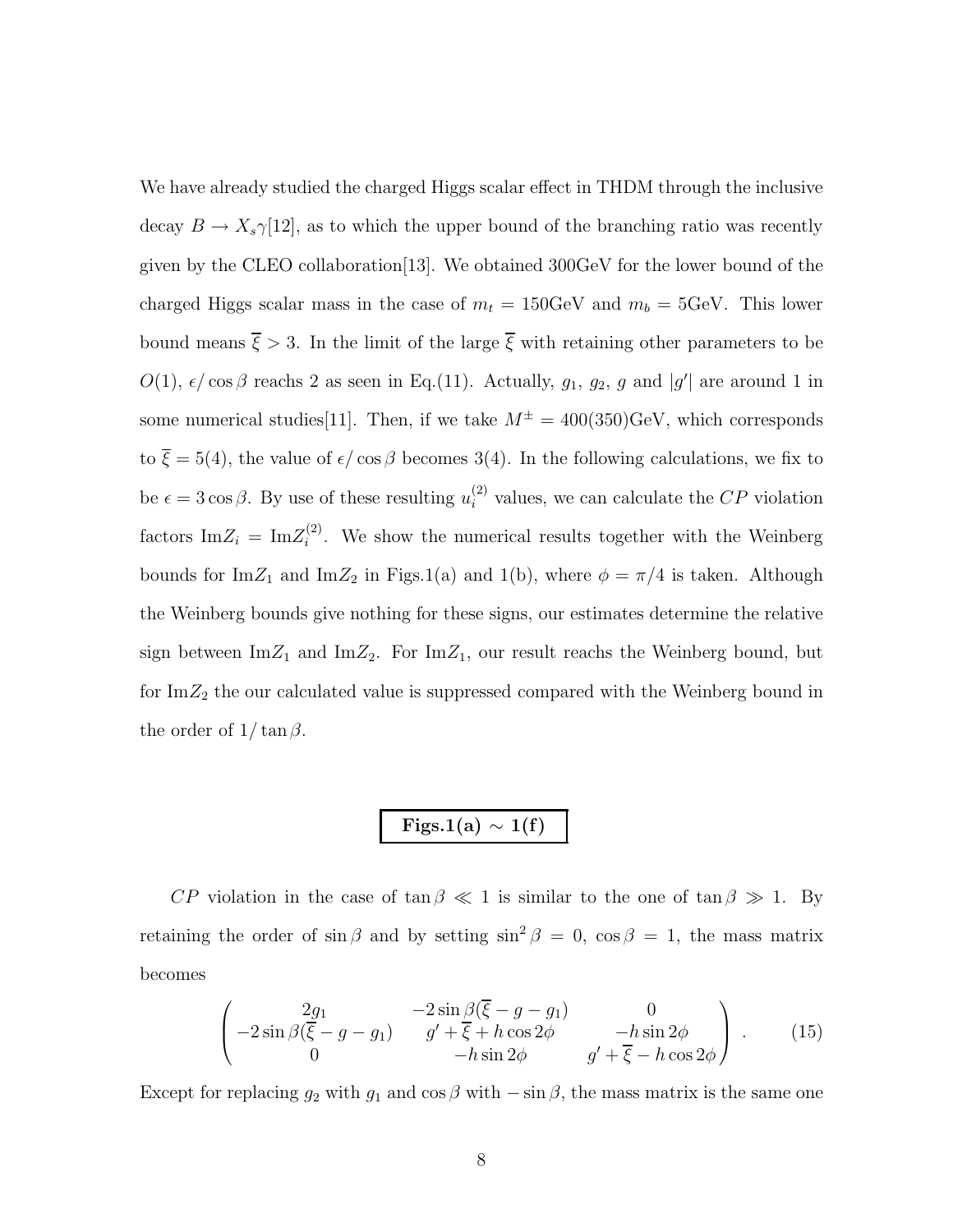as of Eq.(9) in the case of  $\tan \beta \ll 1$ . The eigenvectors are easily obtained as follows:

$$
u^{(1)} = \{ \cos \beta, -(\sin \beta + \epsilon' \cos \beta), 0 \},
$$
  
\n
$$
u^{(2)} = \{ (\epsilon' + \sin \beta) \cos \phi, \cos \beta \cos \phi, -\sin \phi \},
$$
  
\n
$$
u^{(3)} = \{ (\epsilon' + \sin \beta) \cos \phi, \cos \beta \sin \phi, \cos \phi \},
$$
\n(16)

with the order of  $O(\sin^2 \beta)$  being neglected. The  $\epsilon'$  parameter is defines as

$$
\epsilon' = -\frac{2(\overline{\xi} - g - g_1)}{\overline{\xi} + g' - 2g_1 + h \cos 2\phi} \sin \beta ,
$$
\n(17)

which is taken to be  $\epsilon' = -3 \sin \beta$  as discussed in Eq.(11). Taking  $u_i^{(2)}$  as the eigenvector of the lightest Higgs scalar, we show  $\text{Im}Z_1$  and  $\text{Im}Z_2$  in Figs.1(c) and 1(d). For  $\text{Im}Z_2$ , our result reachs the Weinberg bound, while for  $\text{Im}Z_1$  the calculated value is suppressed from the Weinberg bound in the order of  $\tan \beta$ . The relative sign between  $\text{Im} Z_1$  and Im $Z_2$  is just same as in the case of  $\tan \beta \gg 1$ .

The last case to consider is of  $\tan \beta \simeq 1$ . Setting  $\cos 2\beta = 0$ , we get the Higgs mass matrix as

$$
\begin{pmatrix} \frac{1}{2}g_1 + \frac{1}{2}g_2 + \overline{\xi} - g & \frac{1}{2}(g_1 - g_2) & 0\\ \frac{1}{2}(g_1 - g_2) & \frac{1}{2}g_1 + \frac{1}{2}g_2 + g + g' + h\cos 2\phi & -h\sin 2\phi\\ 0 & -h\sin 2\phi & g' + \overline{\xi} - h\cos 2\phi \end{pmatrix} .
$$
 (18)

The off diagonal components are very small compared to the diagonal ones because  $g_1 \simeq g_2$  is suggested by some analyses[11] and h is small. Then, we get the approximate eigenvectors as follows:

$$
u^{(1)} = \{ \cos \beta - \sin \beta \sin \theta_{12} \cos \theta_{23}, -\sin \beta - \cos \beta \sin \theta_{12} \cos \theta_{23}, \sin \theta_{12} \sin \theta_{23} \},
$$
  
\n
$$
u^{(2)} = \{ \sin \beta \cos \theta_{23} + \cos \beta \sin \theta_{12}, \cos \beta \cos \theta_{23} - \sin \beta \sin \theta_{12}, -\sin \theta_{23} \},
$$
  
\n
$$
u^{(3)} = \{ (\sin \beta \sin \theta_{23}, \cos \beta \sin \theta_{23}, \cos \theta_{23} \},
$$
  
\n(19)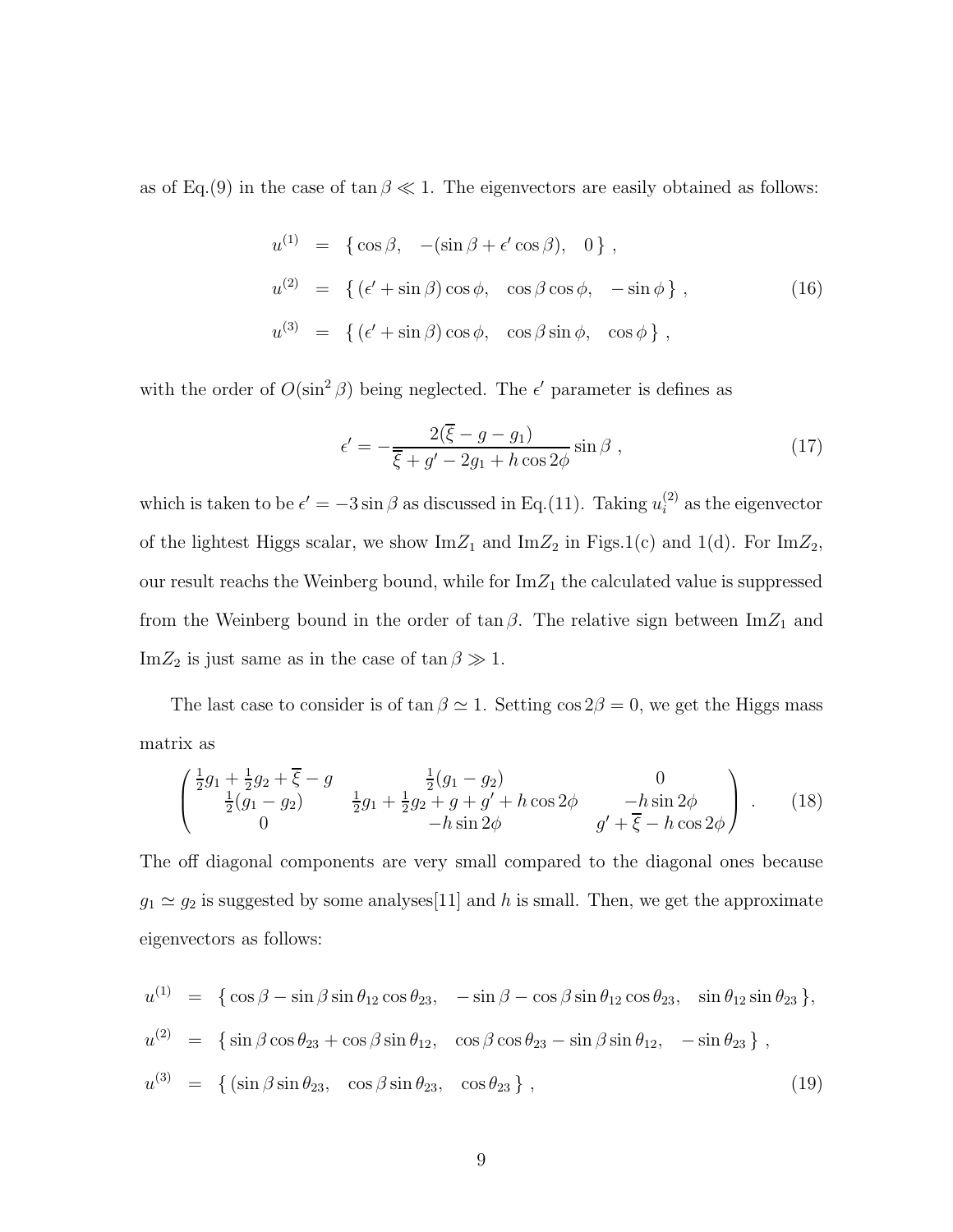where

$$
\tan 2\theta_{12} = \frac{g_2 - g_1}{\bar{\xi} - 2g - g' - h\cos 2\phi},
$$
  
\n
$$
\tan 2\theta_{23} = \frac{4h\sin 2\phi}{g_1 + g_2 + 2g - 2\bar{\xi} + 4h\cos 2\phi} \simeq \frac{2h\sin 2\phi}{M_2^2 - M_3^2}v^2.
$$
\n(20)

The Higgs scalar mass  $M_1$  is expected to be the heaviest one and the  $M_2$  to be the lightest one because of  $\overline{\xi} > 3.0$  and  $g_1 \sim g_2 \sim g \sim |g'| \simeq O(1)$ . We estimate the effect of  $CP$  violation by considering the Higgs scalar with  $M_2$  being lightest one and then add the effect of the one with  $M_3$ . Since  $\theta_{12}$  is expected to be of  $O(10^{-2})[11]$ , we neglect terms with  $\sin \theta_{12}$  in Eq.(19). We can calculate the CP violation parameters Im $Z_i$  by fixing both values of h and  $M_2/M_3$ . We show  $\text{Im}Z_1$  and  $\text{Im}Z_2$  in Figs.1(e) and 1(f) taking  $M_2 = 200 \text{GeV}$ ,  $M_3 = 250 \text{GeV}$  and  $h = -0.1$ . For both  $\text{Im} Z_2$  and  $\text{Im} Z_1$ , the calculating values are roughly 1/3 of the Weinberg bounds. The relative sign between Im $Z_1$  and Im $Z_2$  is opposite to the one in the cases of  $\tan \beta \gg 1$  and  $\tan \beta \ll 1$ .

#### 3. Formulation of the neutron EDM

The low energy CP-violating interaction is described by an effective Lagrangian  $L_{CP}$ , which is generally decomposed into the local composite operators  $O_i$  of the quarks and gluons fields,

$$
L_{CP} = \sum_{i} C_i(M, \mu) O_i(\mu) . \qquad (21)
$$

Some authors pointed out  $3,8$  that the three gluon operator with the dimension six and the quark-gluon operator with the dimension five dominate EDM of the neutron in THDM. So, we study the effect of these two operators on the neutron EDM. Various techniques have been developed to estimate the strong-interaction hadronic effects[7,8,14]. The simplest one is the NDA approach[7], but it provides at best the order-of-magnitude estimates. The systematic technique has been given by Chemtob[8]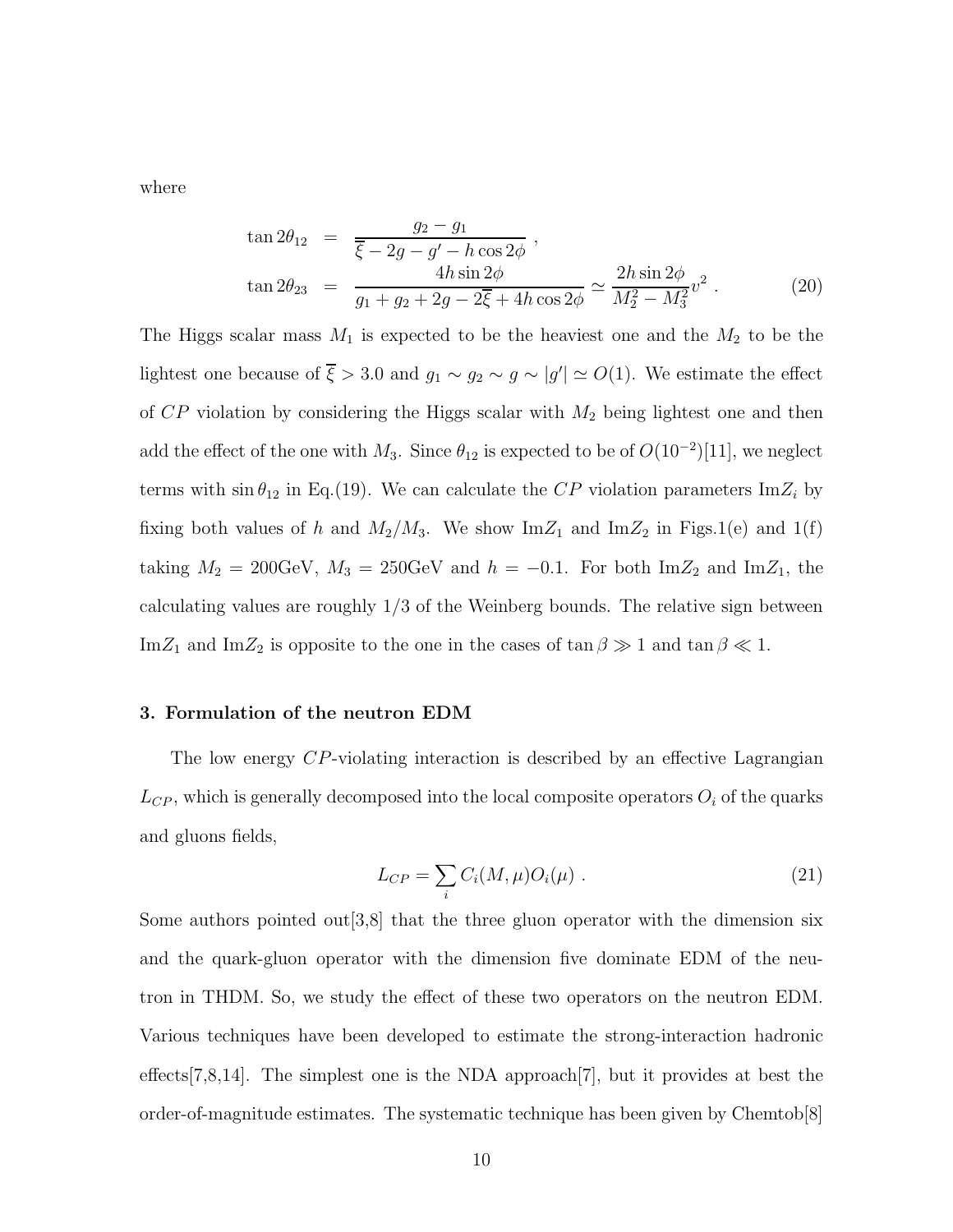for the case of the operator with the higher-dimension involving the gluon fields. We employ his technique to get the hadronic matrix elements of the operators.

Let us define the following operators:

$$
O_{qg}(x) = -\frac{g_s}{2}\overline{q}\sigma_{\mu\nu}\tilde{G}^{\mu\nu}q \ , \qquad O_{3g}(x) = -\frac{g_s^3}{3}f^{abc}\tilde{G}^a_{\mu\nu}G^b_{\mu\alpha}G^c_{\nu\alpha} \ , \tag{22}
$$

where q denotes  $u, d$  or s quark. The QCD corrected coefficients are given by the two-loop calculations[2,3] as follows:

$$
C_{ug} = -\frac{\sqrt{2}G_F m_u(\mu)}{128\pi^4} g_s^2(\mu) [f(z_t) + g(z_t)] \text{Im} Z_2 \left(\frac{g_s(\mu)}{g_s(M)}\right)^{-\frac{74}{23}},
$$
  
\n
$$
C_{dg} = -\frac{\sqrt{2}G_F m_d(\mu)}{128\pi^4} g_s^2(\mu) [f(z_t) \tan^2 \beta \text{Im} Z_2 - g(z_t) \cot^2 \beta \text{Im} Z_1] \left(\frac{g_s(\mu)}{g_s(M)}\right)^{-\frac{74}{23}},
$$
  
\n
$$
C_{3g} = \frac{\sqrt{2}G_F}{256\pi^4} h(z_t) \text{Im} Z_2 \left(\frac{g_s(\mu)}{g_s(M)}\right)^{-\frac{108}{23}},
$$
\n(23)

where  $z_t = (m_t/m_H)^2$  and we omitt the upper-indices (k) defined in Eq.(2). The function  $f(z_t)$ ,  $g(z_t)$  and  $h(z_t)$  are the two-loop integral function, which are defined in Refs.[4,5,15]. The  $C_{sg}$  coefficient is same as  $C_{dg}$  except for the quark mass. In our practical calculation, the modification to account for the passage through the b and  $c$ quarks thresholds involves the replacement

$$
\left(\frac{g_s(\mu)}{g_s(M)}\right)^{\frac{n}{23}} \longrightarrow \left(\frac{g_s(m_b)}{g_s(M)}\right)^{\frac{n}{23}} \left(\frac{g_s(m_c)}{g_s(m_b)}\right)^{\frac{n}{25}} \left(\frac{g_s(\mu)}{g_s(m_c)}\right)^{\frac{n}{27}} . \tag{24}
$$

The hadronic matrix elements of the two operators are approximated by the intermediate states with the single nucleon pole and the nucleon plus one pion. Then, the nucleon matrix elements are defined as

$$
\langle N(P)|O_i(0)|N(P)\rangle = A_i \overline{U}(P)i\gamma_5 U(P) ,
$$
  

$$
\langle N(P')|O_i|N(P)\pi(k)\rangle = B_i \overline{U}(P')\tau^a U(P) ,
$$
 (25)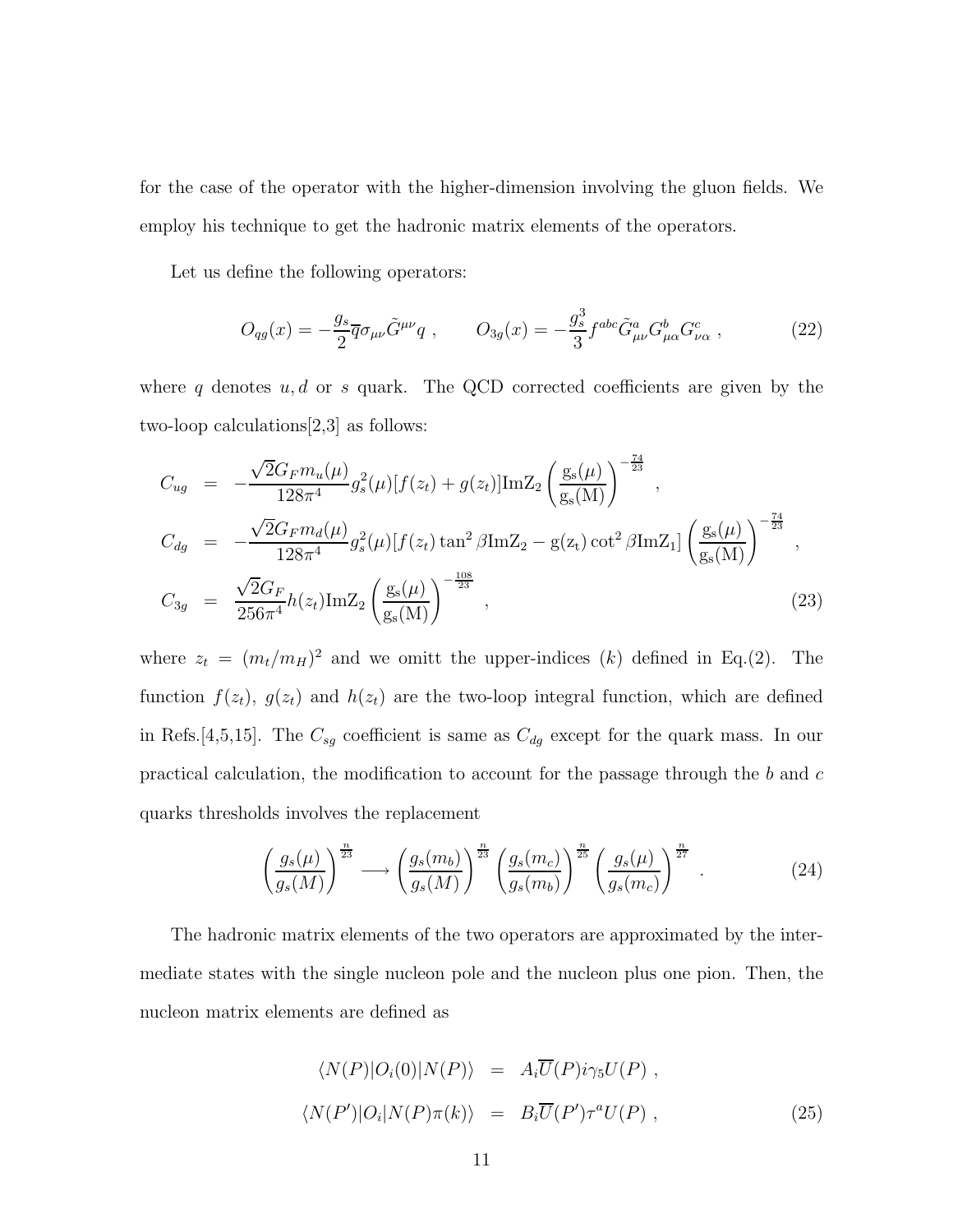where  $U(P)$  is the normalized nucleon Dirac spinors with the four momuntum P. Using  $A_i$  and  $B_i(i = ug, dg, sg, 3g)$ , the neutron EDM,  $d_n^{\gamma}$ , are written as

$$
d_n^{\gamma} = \frac{e\mu_n}{2m_n^2} \sum_i C_i A_i + F(g_{\pi NN}, m_n, m_{\pi}) \sum_i C_i B_i , \qquad (26)
$$

where  $\mu_n$  is the neutron anomalous magnetic moment. The function  $F(g_{\pi NN}, m_n, m_\pi)$ was derived by calculating the pion and nucleon loop corrections using the chiral Lagrangian for the coupled  $N\pi\gamma$  and in given in Appendix A of Ref.[8]. Here, the dimensional regularization with the standard  $\overline{MS}$  scheme is used for defining the finite parts of the divergent integrals. The coefficients  $A_i$  and  $B_i$  were given by the use of the large  $N_c$  current algebra and the  $\eta_0$  meson dominance [8]. Then, we have

$$
A_i = f_i g_{\eta_0 NN} , \qquad B_i = -\frac{4(m_u + m_d) a_1 f_i}{F_{\pi} F_0} , \qquad (27)
$$

with  $a_1 = -(m_{\Sigma^0} - m_{\Sigma})/(2m_s - m_u - m_d) \simeq -0.28$  and  $F_{\pi} = \sqrt{2/3}F_0 = 0.186 \text{GeV}$ , where  $f_i$  is defined as

$$
\langle \eta_0(q)|O_i(0)|0\rangle \equiv f_i q^2 . \qquad (28)
$$

The values of  $f_i$  were derived by using QCD sum rules as follows[8]:

$$
f_{qg} = -0.346 \text{GeV}^2 \ , \qquad f_{3g} = -0.842 \text{GeV}^3 \ , \tag{29}
$$

where  $f_{qg}$  denotes the flavor singlet coupling.

Now, we can calculate the neutron EDM. Our inputs parameters are

$$
\Lambda_{QCD} = 0.26 \text{GeV}
$$
,  $(m_u, m_d, m_s) = (5.6, 9.9, 200) \text{MeV}$ ,  $\mu = m_n$ ,  
\n $M = m_t = 150 \text{GeV}$ ,  $g_{\pi NN} = 13.5$ ,  $g_{\eta_0 NN} = 0.892$ . (30)

Here, it is useful to comment on the value of  $\mu$ . As the smaller  $\mu$  is taken, the QCD suppression factor increases, and then, the predicted neutron EDM decreases. Although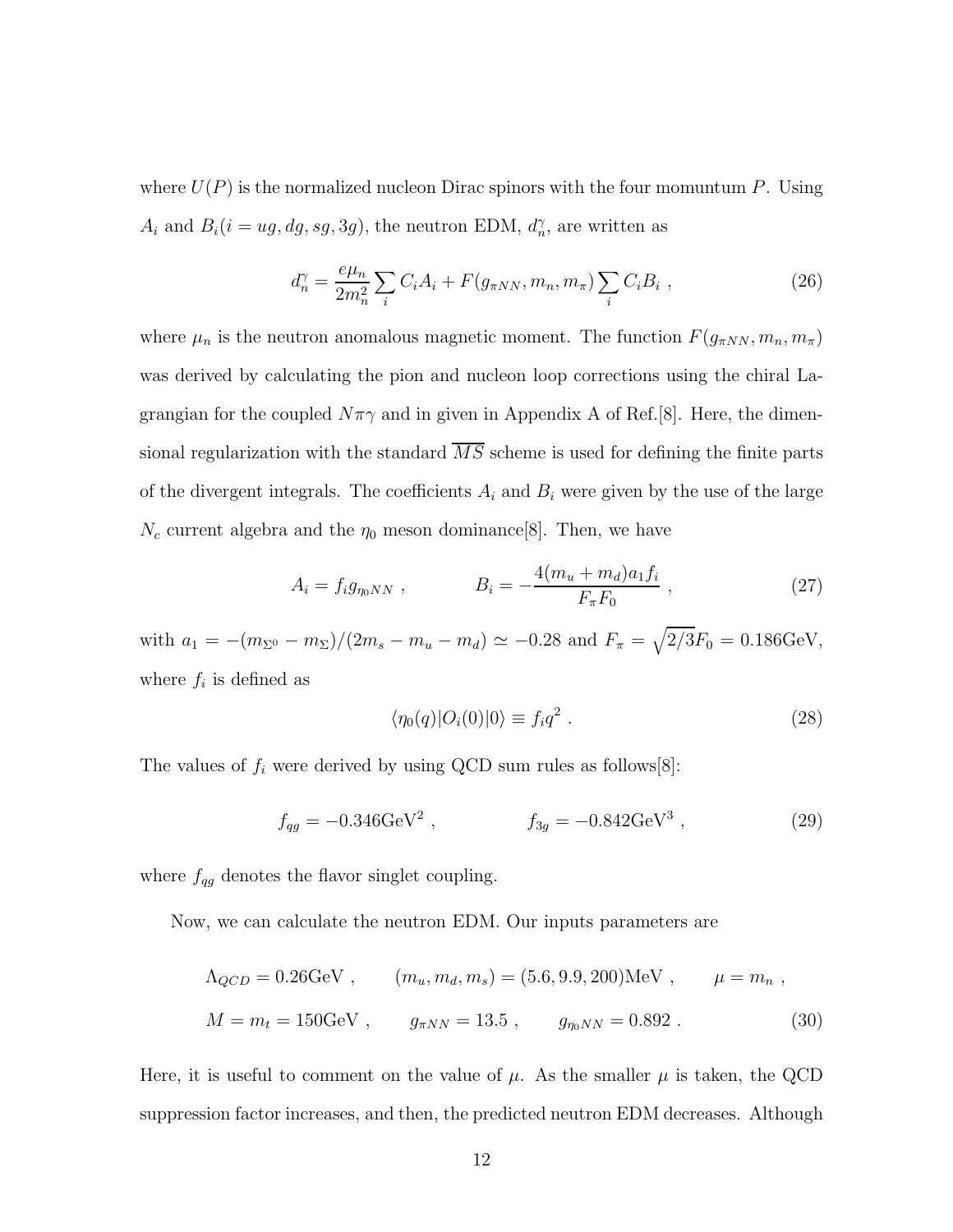we do not have the reliable principle to fix  $\mu$  in the leading-log approximation of QCD, we tentatively take  $\mu = m_n$ , which leads  $\alpha_s(\mu) = 0.54$ . If we take  $\mu = 0.6 \text{GeV}$ , which gives rather large  $\alpha_s(\mu) = 0.83$ , as used by Chemtob[8], our predicted neutron EDM will be reduced by a factor  $2 \sim 4$ .

#### 4. Numerical analyses of the neutron EDM

We show the numerical results in this section. Since the CP violation parameters ImZ<sub>i</sub> have been estimated in the three cases of tan  $\beta$ , the neutron EDM is predicted for each case of tan  $\beta$ . Since our results are proportional to sin 2 $\phi$ , we take the maximal case  $\phi = \pi/4$  in showing the numerical results. We show the contribution of the four operators  $O_{ug}$ ,  $O_{dg} + O_{sg}$  and  $O_{3g}$  on the neutron EDM, respectively. At first, we show the predicted neutron EDM in the region of  $5 \le \tan \beta \le 10$ , which corresponds to the case of tan  $\beta \gg 1$ , in Fig.2(a), where the combined experimental upper bound of the neutron EDM[16],  $8 \times 10^{-26}$ e $\cdot$  cm, is shown by the horizontal dotted line. The two lightest Higgs scalars have been taken into account in our calculations. Defining the two lightest Higgs scalar masses to be  $m_{H1}$  and  $m_{H2}$ , we fixed tentatively  $m_{H1} = 200 \text{GeV}$ and  $m_{H2} = 250 \text{GeV}$ , which correspond to  $h = -0.37$ . In Fig.2(a), the contributions of  $O_{ug}$  and  $O_{3g}$  are shown multiplying them by the factor 100 because they are very small. It is noted that the signs of these two contributions are opposite, and they almost cancel each other. The main contribution follows from the one of  $O_{dg} + O_{sg}$ , in which the operator  $O_{sg}$  is dominant due to the s-quark mass. This contribution is constant versus tan  $\beta$  since the tan  $\beta$  dependence of  $C_{dg} + C_{sg}$  disappears as seen in the Eqs.(2) and (23), and then overlapps perfectly to the total EDM(solid line) in Fig.2(a). Thus, the  $O_{sg}$  operator dominates the neutron EDM in the case of  $\tan \beta \gg 1$ .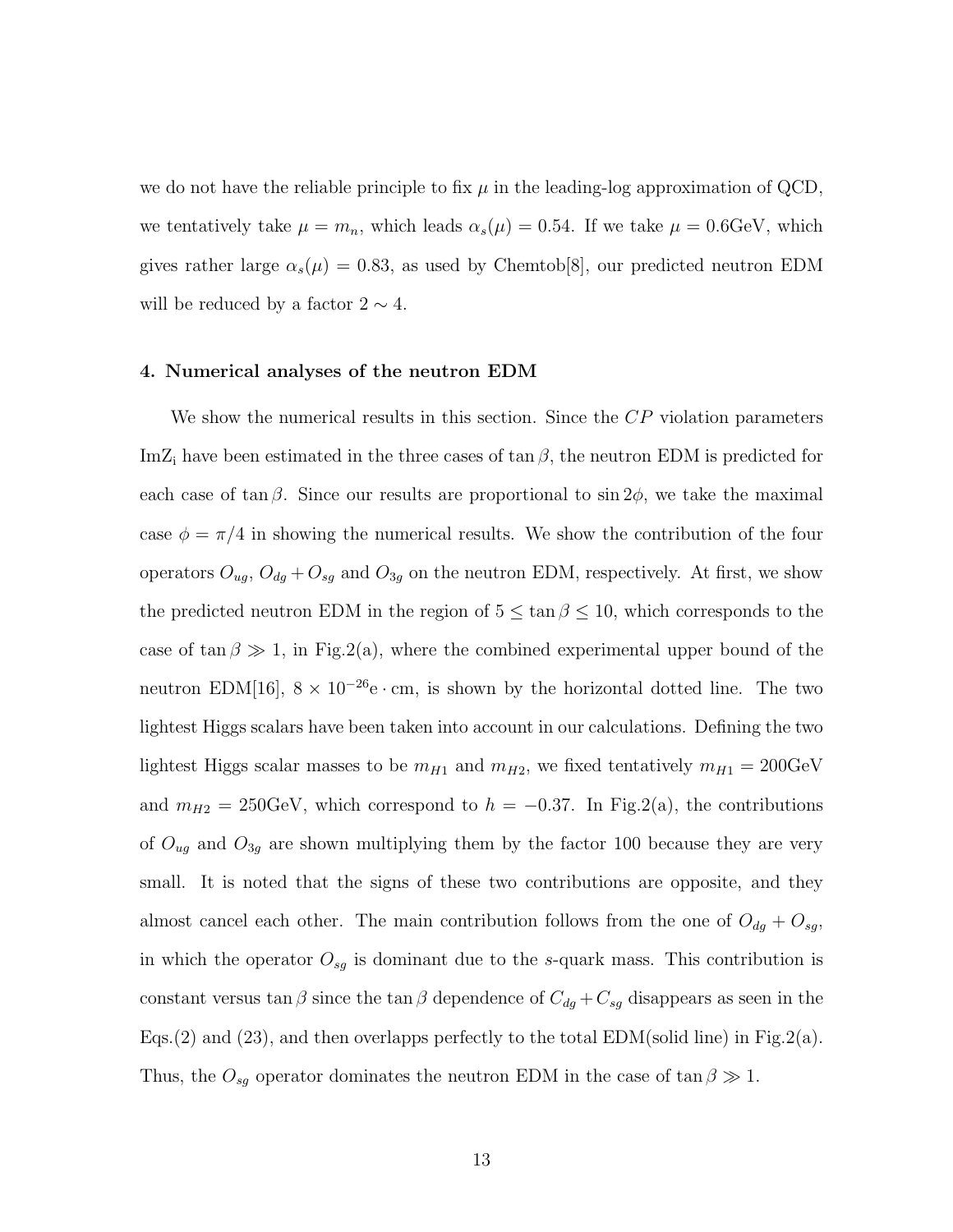## $Fig.2(a)$

As the mass difference of these two Higgs scalar masses becomes smaller, the neutron EDM is considerably reduced since the second Higgs scalar exchange contributes in the opposite sign to the lightest Higgs scalar one. In Fig.2(b), we show the the predicted neutron EDM versus  $m_{H1}/m_{H2}$  in the case of  $\tan \beta = 10$  with  $m_{H1} = 200$ and 400GeV. As far as  $m_{H1}/m_{H2} \geq 0.7(|h| \leq 0.68)$ , the predicted value lies under the experimental upper bound. Thus, it is found that the second lightest Higgs scalar also significantly contributes to  $\mathbb{CP}$  violation.

### $Fig.2(b)$

The neutron EDM in the case of  $\tan \beta \ll 1$  is shown in Fig.3(a), where we take the region of tan  $\beta \leq 0.25$ . The contributions of  $O_{ug}$  and  $O_{3g}$  become very large due to the large  $\text{Im}Z_2$ . However, these contribute to the neutron EDM in opposite signs, so they almost cancel each other in the region of  $1 \gg \tan \beta \geq 0.1$  as shown in Fig.3(a). The remaining contribution is the one of  $O_{dg} + O_{sg}$ , which is constant versus tan  $\beta$ . In the region of tan  $\beta \leq 0.1$ , the cancelation between  $O_{ug}$  and  $O_{3g}$  is violated and the contribution of  $O_{ug}$  donimates the neutron EDM in the region of  $\tan \beta \ll 0.1$ .

### $Fig.3(a)$

In Fig.3(b), we show the predicted neutron EDM versus  $m_{H1}/m_{H2}$  in the case of  $\tan \beta = 0.1$ . The allowed parameter region of  $m_{H1}/m_{H2}$  is obtained by the experiment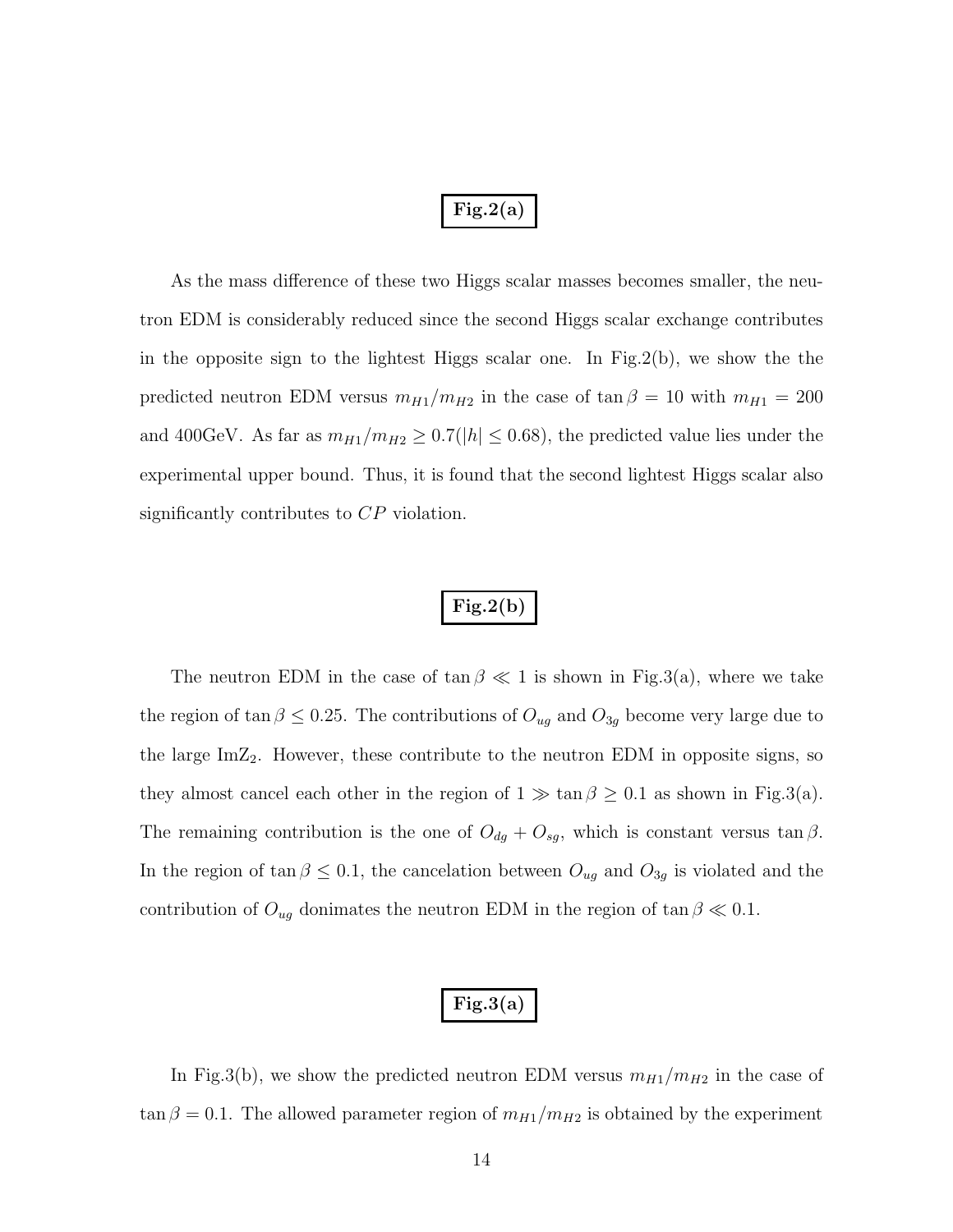and is  $m_{H1}/m_{H2} \geq 0.95(|h| \leq 0.07)$ . In othe words, the second lightest Higgs scalar mass should be close to the lightest one. We want to note that the predicted EDM with  $m_{H1} = 400 \text{GeV}$  is larger than the one with  $m_{H1} = 200 \text{GeV}$  in the region of  $m_{H1}/m_{H2} \geq 0.5$ . The cancelation between  $O_{ug}$  and  $O_{3g}$  is violated and the contribution of  $O_{3g}$  dominates the neutron EDM in the case of  $m_{H1} = 400 \text{GeV}$  at  $\tan \beta = 0.1$ . Thus, one should carefully analyze the signs and magnitudes of the contribution of  $O_{ug}, O_{dg} + O_{sg}$  and  $O_{3g}$  operators in the case of  $\tan \beta \ll 1$  since those sensitively depend on the values of  $m_{H1}, m_{H2}$  and  $\tan \beta$ .

## $Fig.3(b)$

The neutron EDM in the case of tan  $\beta \simeq 1$  is shown in Fig.4(a). Since the parameter h is independent of the Higgs scalar mass difference in contrast to the above two cases, we fix  $h = -0.1$  as a typical value with  $m_{H1} = 200 \text{GeV}$  and  $m_{H2} = 250 \text{GeV}$ . The contributions of  $O_{ug}$  and  $O_{3g}$  are shown multiplying them by the factor 10. Similarly to be former cases, the signs of these two contributions are opposite and cancel each other, and so the dominant contribution is the one of  $O_{dg} + O_{sg}$ , which overlapps perfectly to the total  $EDM(\text{solid line})$  in Fig.4(a).

### $Fig.4(a)$

In Fig.4(b), the predicted neutron EDM is shown versus  $m_{H1}/m_{H2}$  in the case of tan  $\beta = 1$  with  $h = -0.05, -0.1$ . In the region of  $m_{H1}/m_{H2} = 0.5 \sim 0.9$ , the predicted value is over the experimental upper bound in the case of  $m_{H1} = 200 \text{GeV}$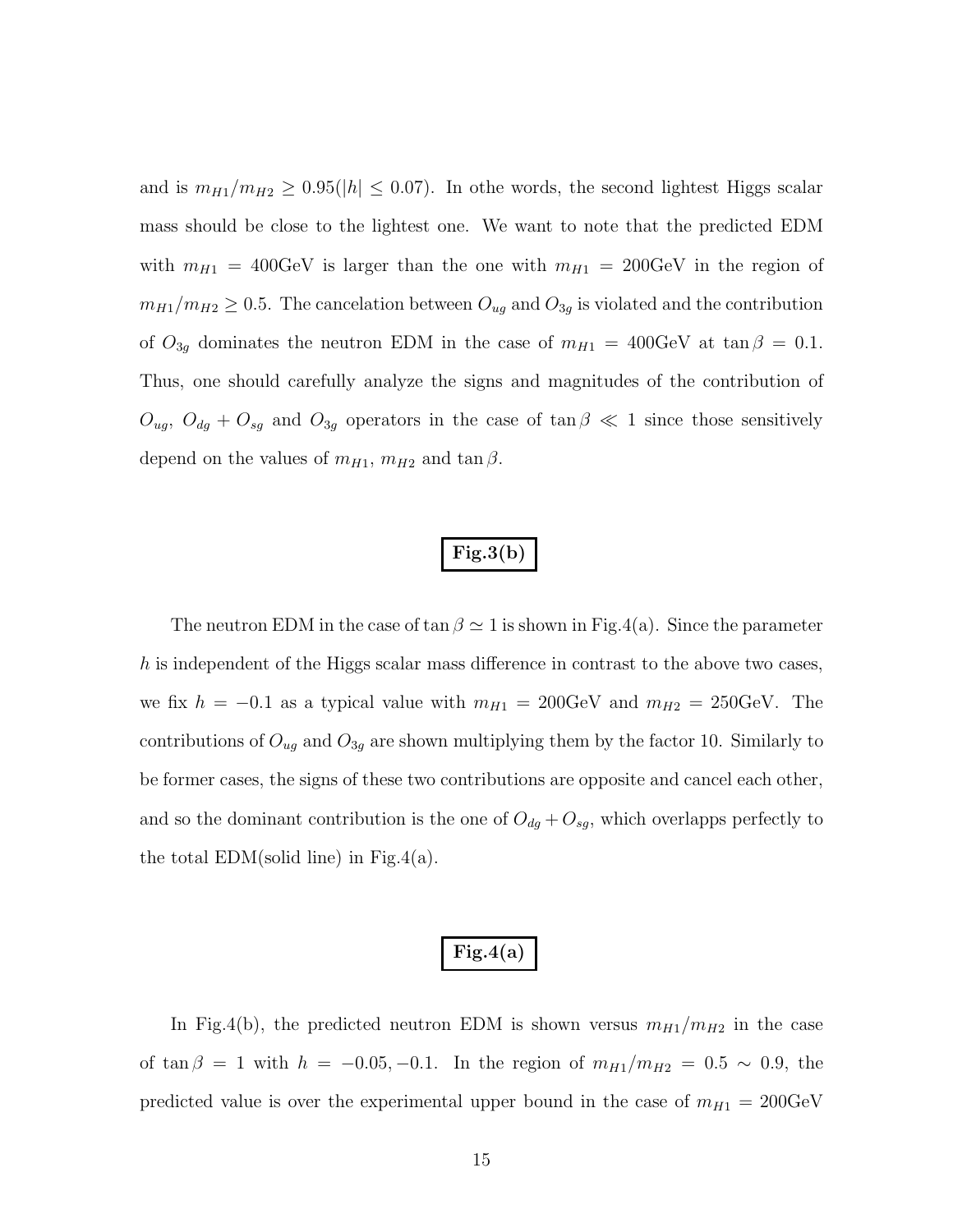with  $h = -0.1$ . Thus, the magnitude of |h| is rigorously restricted by the experimental upper bound of the neutron EDM. In both regions of the large and small  $m_{H1}/m_{H2}$ , the predicted neutron EDM is reduced. At  $m_{H1}/m_{H2} \simeq 1$ , the cancellation mechanism by the second lightest Higgs scalar operates well, while around  $m_{H1}/m_{H2} \simeq 0$ , the large mass difference of the two Higgs scalars leads to the small  $\theta_{23}$  as seen in Eq.(20).

## $Fig.4(b)$

In all cases of tan  $\beta$ , the contribution of  $O_{dg} + O_{sg}$  dominate the neutron EDM. The effects of  $O_{ug}$  and  $O_{3g}$  seem to become large only in the region of tan  $\beta \ll 1$  although these cancel each other considerably.

#### 5. Conclusion

We have studied the effects of the four operators  $O_{ug}$ ,  $O_{dg} + O_{sg}$  and  $O_{3g}$  on the neutron EDM. The contribution of  $O_{sg}$  dominates over that of other operators except for the region of tan  $\beta \ll 1$ . Moreover, the contributions of  $O_{ug}$  and  $O_{3g}$  cancel out each other due their opposite signs. This qualitative situation does not depend on the detail of the strong interaction hadronic model. Actually, in the NDA approximation[7] of the hadronic effect, the effects of the two operators almost cancel out although the predicted EDM is smaller than ours by a factor  $2 \sim 3$ . Thus, the Weinberg's three gluon operator is not a main source of the neutron EDM in THDM. Of course, Weinberg's operator may be dominant one in the other models beyond SM, which we will investigate elsewhere. The CP violation mainly follows from the two light neutral Higgs scalar exchanges. Since these two exchange contributions are of opposite signs, the CP violation is considerably reduced if the mass difference of the two Higgs scalars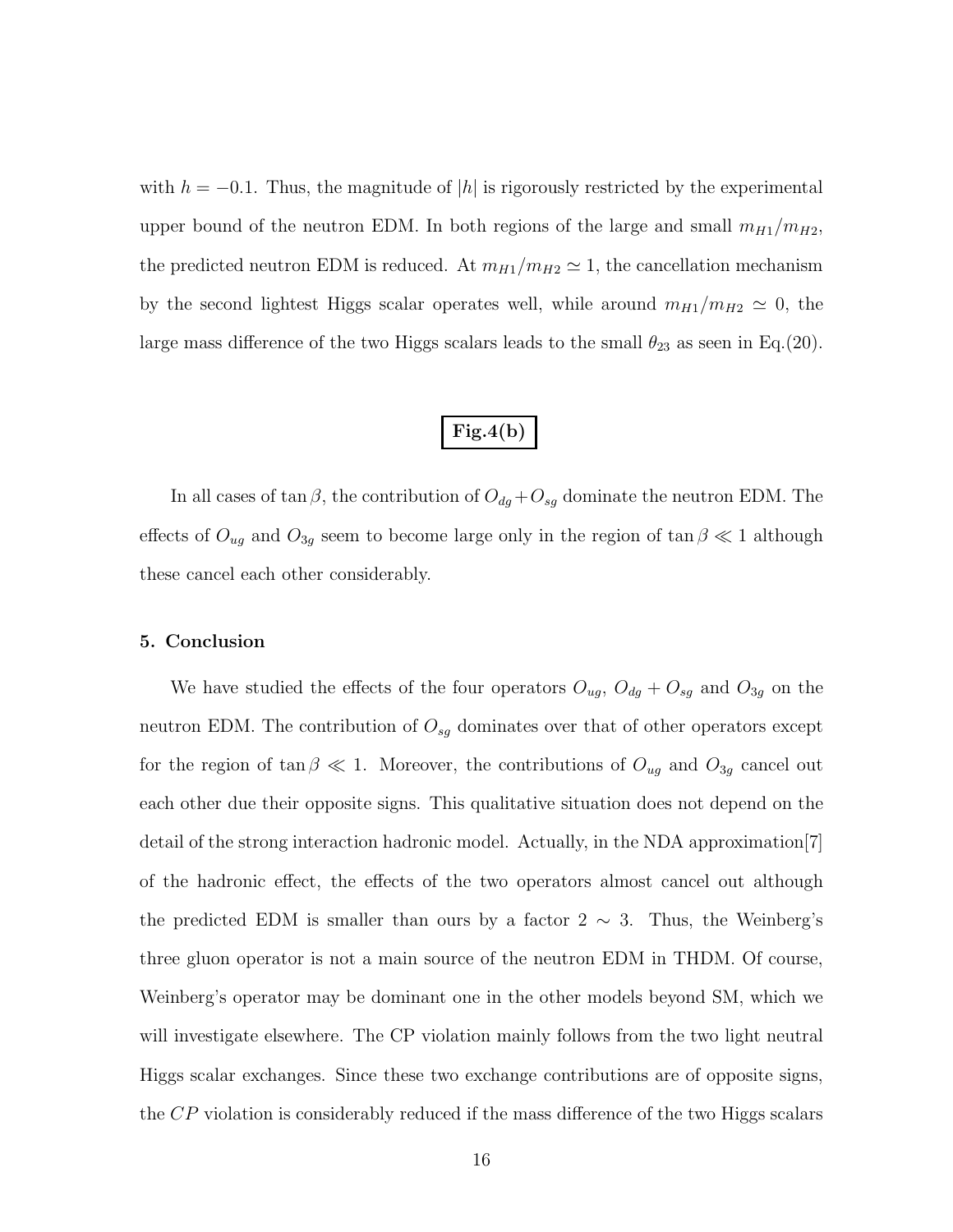is within the order of  $O(50 \text{GeV})$ .

Since our results have been shown by taking  $\sin \phi = \pi/4$ , for an arbitrary  $\phi$  our predicted neutron EDM is simply scaled by the factor  $\sin 2\phi$ . This factor is expected to be of the order one unless  $\phi$  is suppressed by an unknown mechanism in THDM. Therefore, our results remain unchanged qualitatively.

Since our predicted neutron EDM lies around the present experimental bound, its experimental improvement may reveal the new physics beyond SM.

#### Acknowledgments

This research is supported by the Grant-in-Aid for Scientific Research, Ministry of Education, Science and Culture, Japan(No.05228102).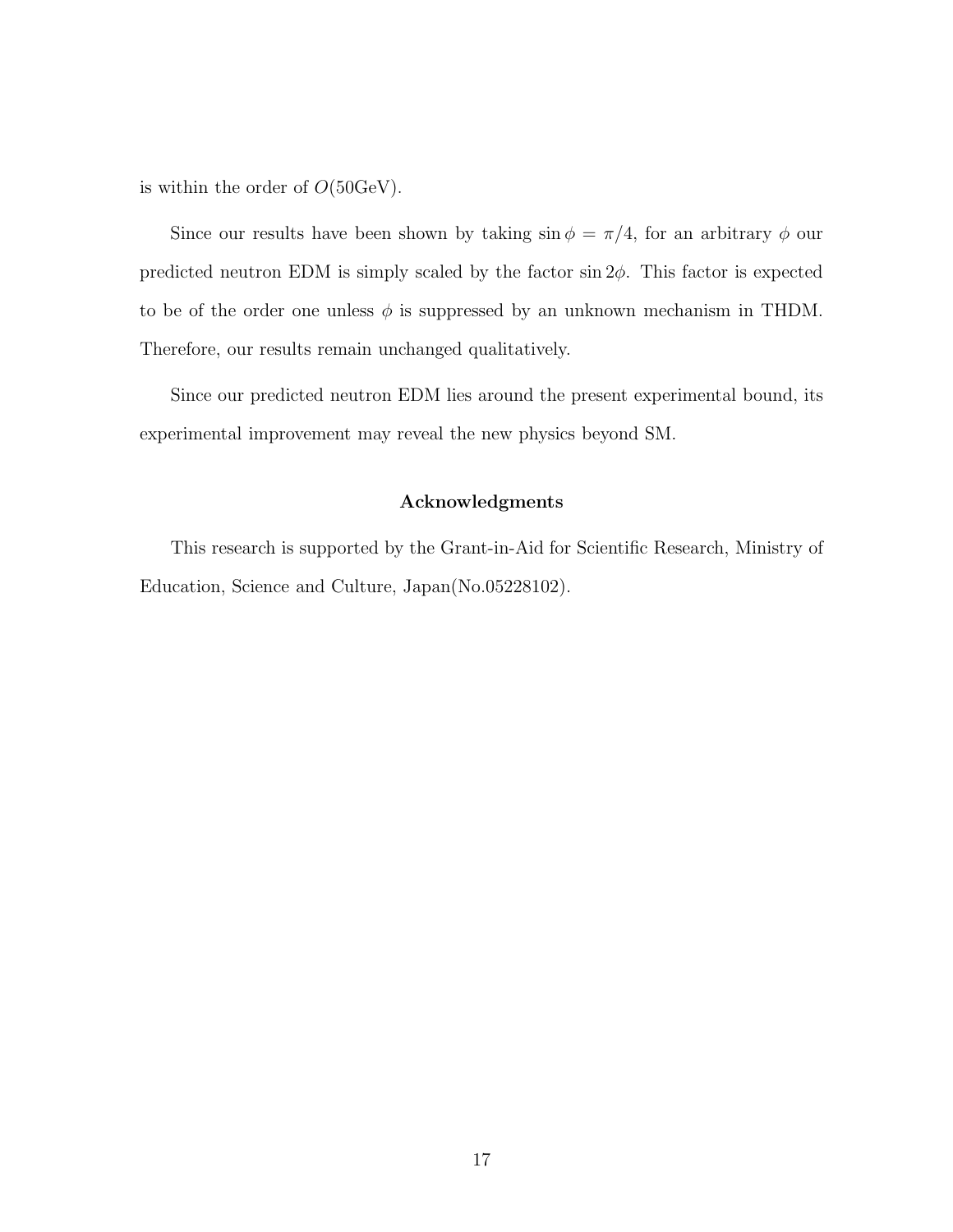### References

- [1] M.Kobayashi and T.Maskawa, Prog. Theor. Phys. 49(1973) 652.
- [2] S. Weinberg, Phys. Rev. Lett. 63(1989)2333.
- [3] J.F. Gunion and D. Wyler, Phys. Letts. 248B(1990)170.
- [4] A. De Rújula, M.B. Gavela, O. Pène and F.J. Vegas, Phys. Lett.  $245B(1990)640$ ; N-P. Chang and D-X. Li, Phys. Rev. D42(1990)871; D.Chang, T.W.Kephart, W-Y.Keung and T.C.Yuan, Phys.Rev.Lett. 68(1992)439; M. J. Booth and G. Jungman, Phys. Rev. D47(1993)R4828.
- [5] S.M. Barr and A. Zee, Phys. Rev. Lett. 65(1990)21; S.M. Barr, Phys. Rev. Lett. 68(1992)1822; Phys. Rev. D47(1993)2025.
- [6] For a text of Higgs physics see J.F. Gunion, H.E. Haber, G.L.Kane and S. Dawson, "Higgs Hunter's Guide", Addison-Wesley, Reading, MA(1989).
- [7] A. Manohar and H. Georgi, Nucl. Phys. B234(1984)189.
- [8] M. Chemtob, Phys. Rev. **D45**(1992)1649.
- [9] S. Weinberg, Phys. Rev. **D42**(1990)860.
- [10]M. Chemtob, Z. Phys. **C60**(1993)443.
- [11]M.A. Luty, Phys. Rev. **D41**(1990)2893;
	- C.D. Froggatt, I.G. Knowles, R.G. Moorhouse, Phys. Lett. 249B(1990)273; Nucl. Phys. B386(1992)63.
- [12]T.Hayashi, M.Matsuda and M.Tanimoto, Prog. Theor. Phys. 89(1993)1047; T.Hayashi, M.Matsuda and M.Tanimoto, preprint AUE-02-93(1993).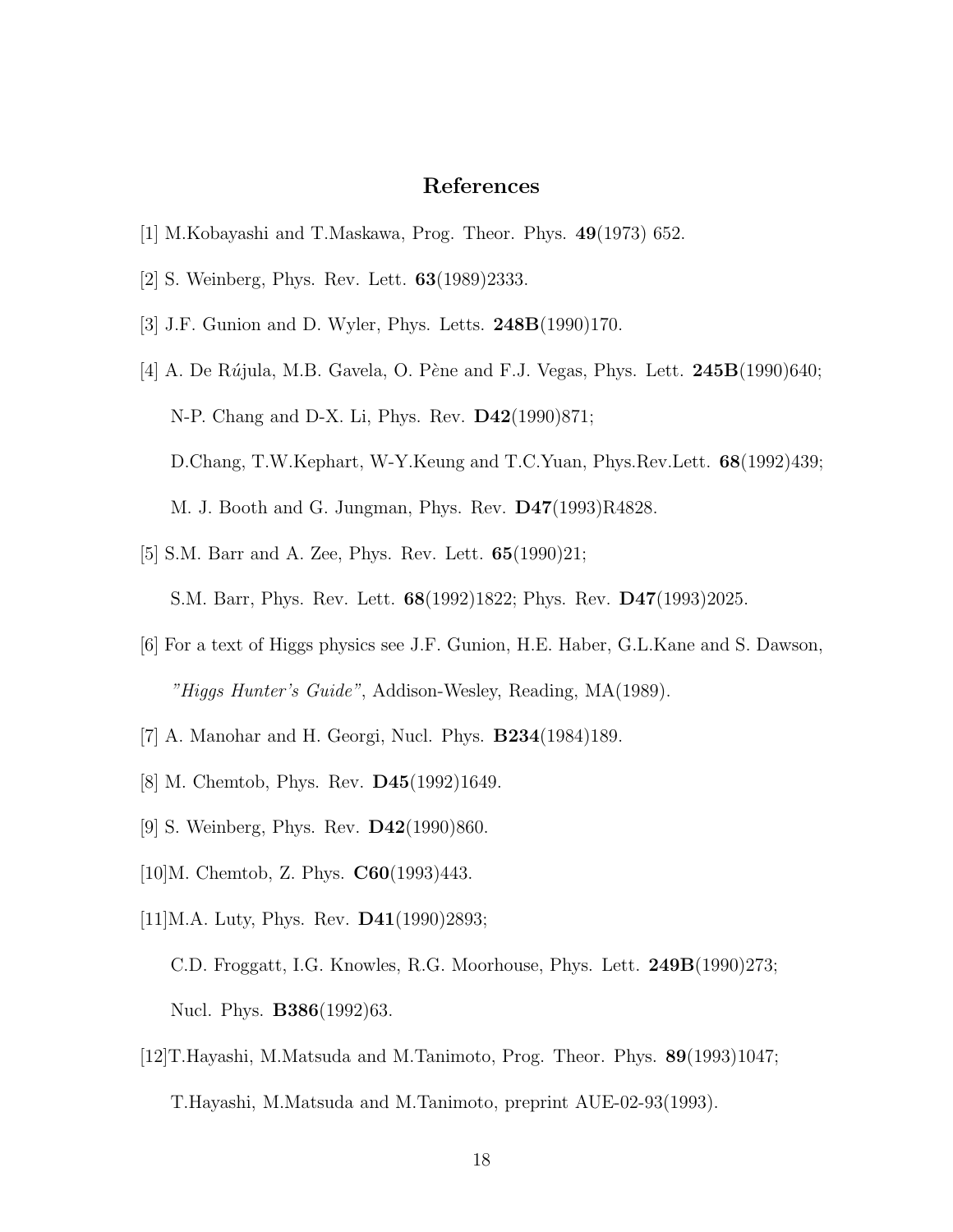[13]E. Thorndike(CLEO Collabo.), Talk given at the Meeting of the American Physical Society(Washington D.C., 1993);

R. Ammar et al., CLEO Collaboration, Phys. Rev. Lett. 71(1993)674.

[14]X-G. He, B.H.J. Mckellar and S. Pakvasa, Mod. Phys.  $\mathbf{A4}(1989)5011;$ 

I.I. Bigi and N.G. Uraltsev, Nucl. Phys. B353(1991)321.

[15] D.A. Dicus, Phys. Rev. **D41**(1990) 999;

D. Chang, W-Y. Keung and T.C. Yuan, Phys. Lett. 251B(1990)608.

[16] Particle Data Group, Phys. Rev. D45(1992) II-1.